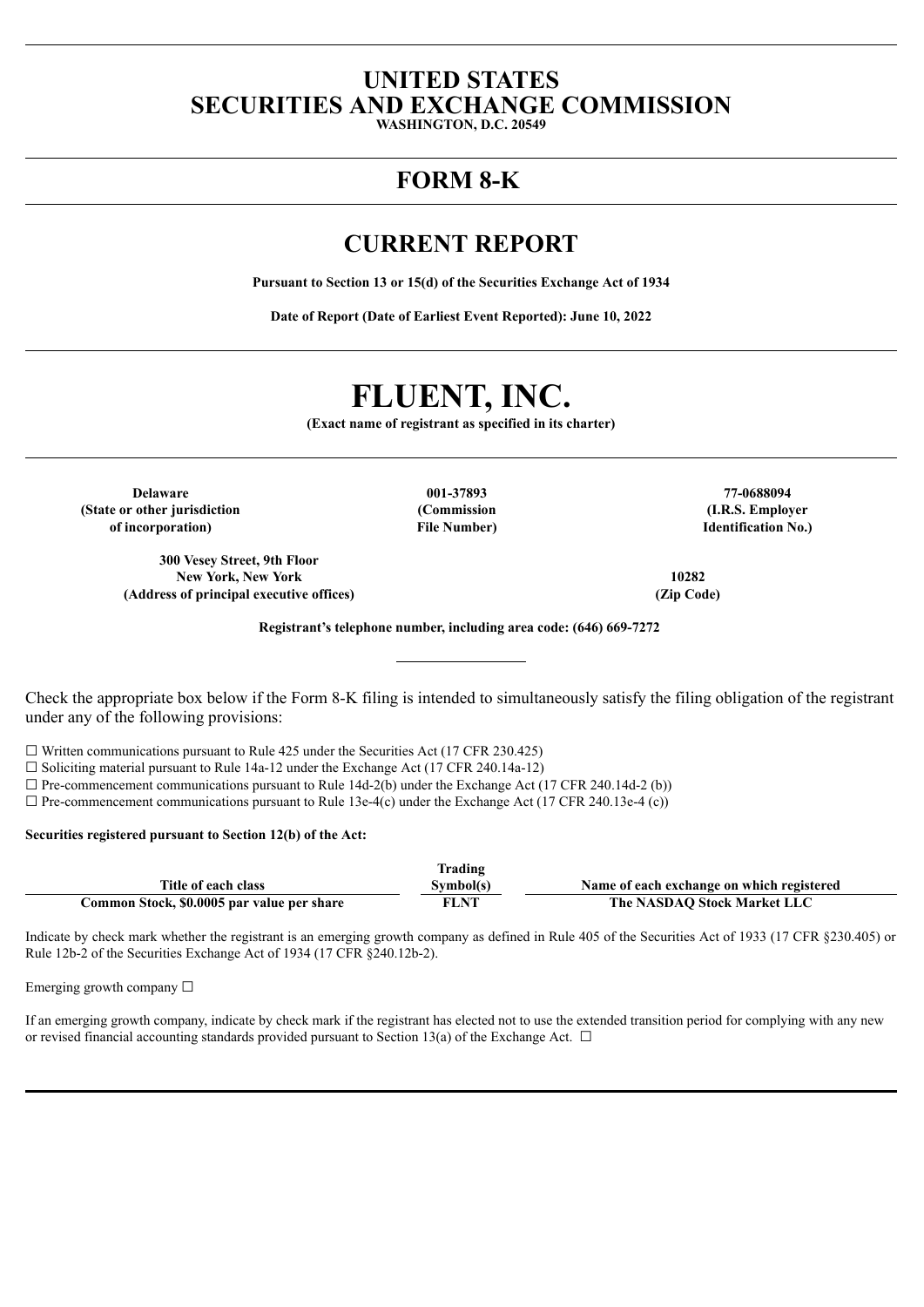# Item 5.02. Departure of Directors or Certain Officers; Election of Directors; Appointment of Certain Officers; Compensatory Arrangements of **Certain Officers.**

As described in Item 5.07 below, at the 2022 Annual Meeting of Stockholders of Fluent, Inc. (the "Company") held virtually on June 8, 2022 (the "Annual Meeting"), the Company's stockholders approved the Fluent, Inc. 2022 Omnibus Equity Incentive Plan (the "2022 Plan"). Pursuant to the 2022 Plan, the Company has reserved for issuance 10,909,251 shares of the Company's issued and outstanding shares of common stock, par value \$0.0005 (the "Common Stock") to "Eligible Recipients" (as defined in the 2022 Plan), including the Company's executive officers and directors.

For a description of the terms and conditions of the 2022 Plan, see "Proposal 3: Fluent Inc. 2022 Omnibus Equity Incentive Plan" in the proxy statement for the Company's Annual Meeting filed with the Securities and Exchange Commission on May 2, 2022 (the "2022 Proxy"), which description is incorporated herein by reference. The foregoing description of the 2022 Plan contained in the 2022 Proxy is qualified in its entirety by reference to the full text of the 2022 Plan, as approved by the Company's stockholders at the Annual Meeting, a copy of which is filed herewith as Exhibit 10.1 to this Current Report on Form 8-K and incorporated herein by reference.

# **Item 5.07. Submission of Matters to a Vote of Security Holders.**

At the Annual Meeting, the total number of shares represented in person or by proxy was 54,239,627 of the 79,683,435 shares of the Company's common stock outstanding and entitled to vote at the Annual Meeting as of the May 6, 2022 record date. The following matters were voted upon at the Annual Meeting:

(1) The election of five directors to serve for a one year term until the 2023 Annual Meeting of Stockholders or until their successors are duly elected and qualified:

| <b>Director Nominee</b> | For          | Against   | <b>Abstain</b> | <b>Broker Non-Vote</b> |
|-------------------------|--------------|-----------|----------------|------------------------|
| Ryan Schulke            | 35,948,842   | 1,179,602 | 13,712         | 17,097,471             |
| Matthew Conlin          | 32,214,847   | 4,917,094 | 10,215         | 17,097,471             |
| Donald Mathis           | 35, 334, 291 | 1,787,416 | 20,449         | 17,097,471             |
| Carla Newell            | 31,247,989   | 5,873,218 | 20,949         | 17,097,471             |
| Barbara Shattuck Kohn   | 35,543,405   | 1,575,802 | 22,949         | 17,097,471             |

(2) The approval, on an advisory basis, of the 2021 Compensation of the Company's named executive officers (Say-on-Pay):

| For        | Against   | Abstain | <b>Broker Non-Vote</b> |
|------------|-----------|---------|------------------------|
| 32,334,911 | 4,667,580 | 139,665 | 17,097,471             |

(3) The approval of the Fluent, Inc. Omnibus Equity Incentive Plan:

| <b>For</b> | Against    | Abstain | <b>Broker Non-Vote</b> |
|------------|------------|---------|------------------------|
| 26,695,849 | 10,287,339 | 158,968 | 17,097,471             |

(4) The ratification of the appointment of Grant Thornton LLP as the Company's independent registered public accounting firm for the year ending December 31, 2022:

| √or        | oainst  | `stan.  |
|------------|---------|---------|
| 288<br>821 | 306.396 | 108.943 |
|            |         |         |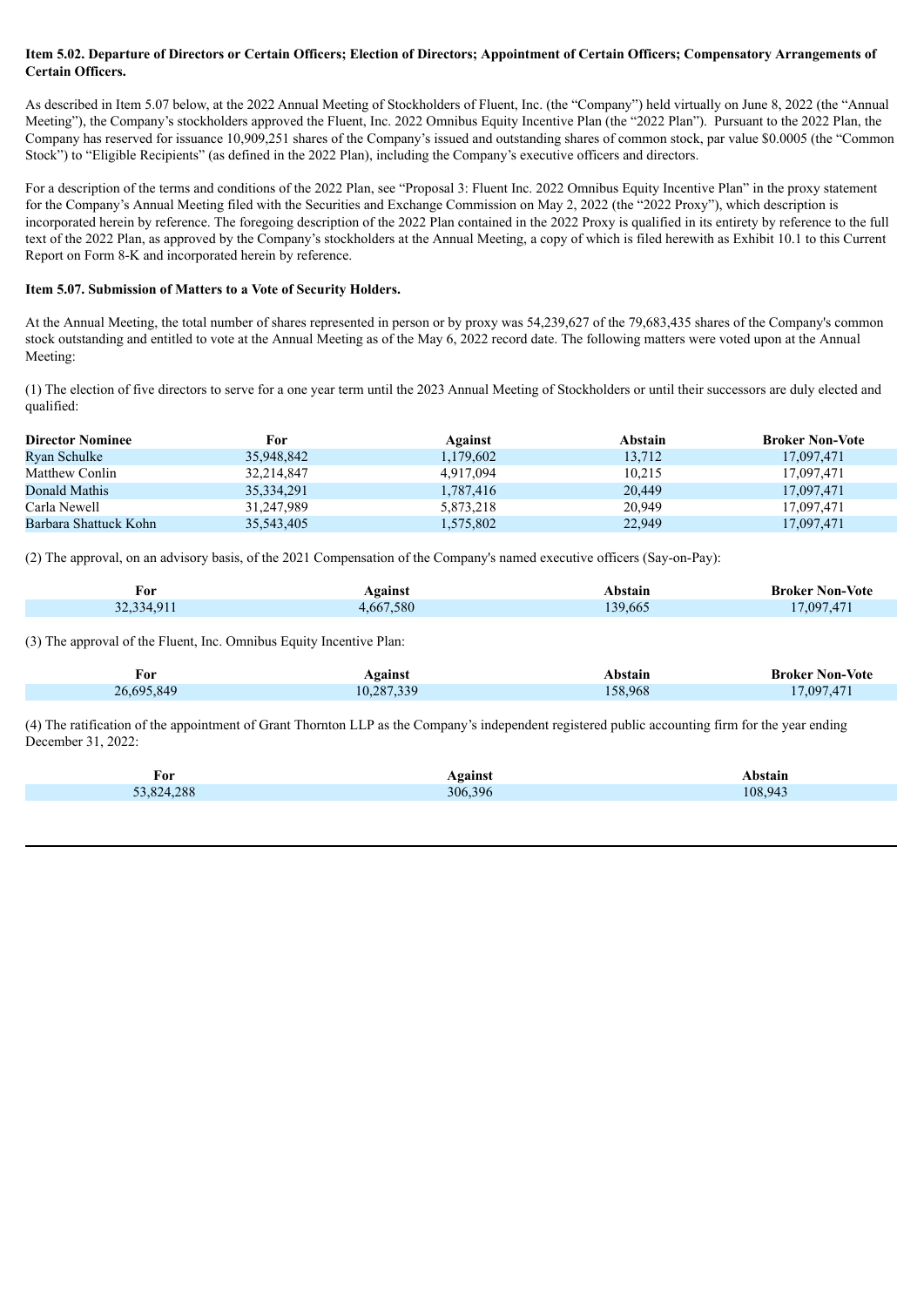# **Item 9.01. Financial Statements and Exhibits.**

**(d)**

# **Exhibit No. Description**

[10.1](#page-3-0) Fluent, Inc. 2022 Omnibus Equity Incentive Plan.+ 104 Cover Page Interactive Data File (embedded within the Inline XBRL document)

+ Management contract or compensatory plan or arrangement.

# **SIGNATURES**

Pursuant to the requirements of the Securities Exchange Act of 1934, the registrant has duly caused this report to be signed on its behalf by the undersigned hereunto duly authorized.

**Fluent, Inc.**

June 10, 2022 By: /s/ Donald Patrick Name: Donald Patrick Title: Chief Executive Officer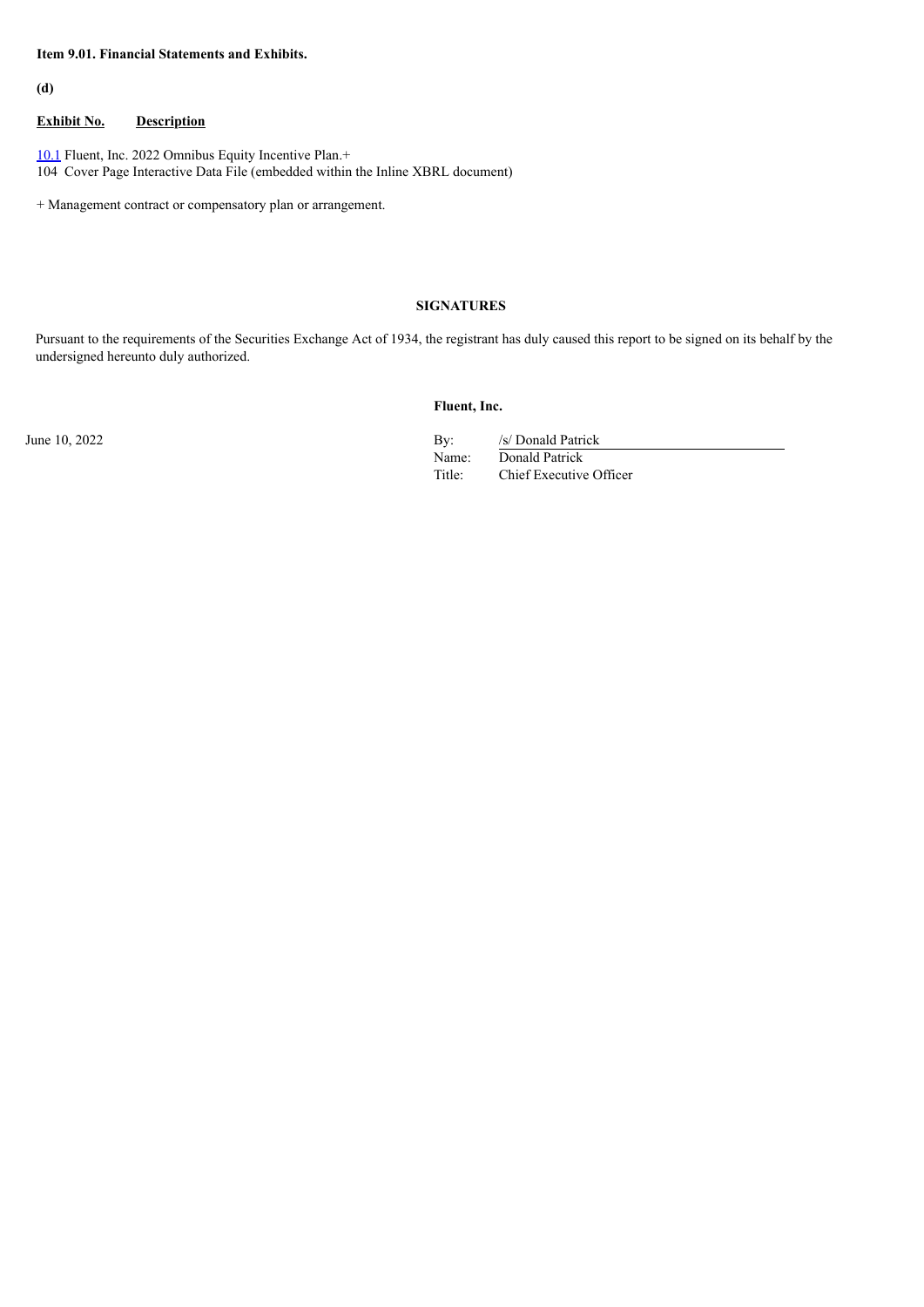# **FLUENT, INC. 2022 OMNIBUS EQUITY INCENTIVE PLAN**

#### <span id="page-3-0"></span>Section 1. **Purpose of Plan.**

The name of the Plan is the Fluent, Inc. 2022 Omnibus Equity Incentive Plan (the "Plan"). The purposes of the Plan are to (i) provide an additional incentive to selected employees, directors, and independent contractors of the Company or its Affiliates whose contributions are essential to the growth and success of the Company, (ii) strengthen the commitment of such individuals to the Company and its Affiliates, (iii) motivate those individuals to faithfully and diligently perform their responsibilities and (iv) attract and retain competent and dedicated individuals whose efforts will result in the longterm growth and profitability of the Company. To accomplish these purposes, the Plan provides that the Company may grant Options, Stock Appreciation Rights, Restricted Stock, Restricted Stock Units, Other Stock-Based Awards, or any combination of the foregoing.

#### Section 2. **Definitions.**

For purposes of the Plan, the following terms shall be defined as set forth below:

(a) "2018 Plan" means the Company's 2018 Stock Incentive Plan.

(b) "Administrator" means the Compensation Committee of the Board, or, if and to the extent the Compensation Committee does not administer the Plan, the Board or other Committee delegated by the Board in accordance with Section 3 hereof.

(c) "Affiliate" means a Person that directly, or indirectly through one or more intermediaries, controls, or is controlled by, or is under common control with, the Person specified as of any date of determination.

(d) "Applicable Laws" means the applicable requirements under U.S. federal and state corporate laws, U.S. federal and state securities laws, including the Code, any stock exchange or quotation system on which the Common Stock is listed or quoted and the applicable laws of any other country or jurisdiction where Awards are granted under the Plan, as are in effect from time to time.

(e) "Award" means any Option, Stock Appreciation Right, Restricted Stock, Restricted Stock Unit or Other Stock-Based Award granted under the Plan.

(f) "Award Agreement" means any written notice, agreement, contract or other instrument or document evidencing an Award, including through electronic medium, which shall contain such terms and conditions with respect to an Award as the Administrator shall determine, consistent with the Plan.

(g) "Beneficial Owner" (or any variant thereof) has the meaning defined in Rule 13d-3 under the Exchange Act.

(h) "Board" means the Board of Directors of the Company.

(i) "Bylaws" mean the bylaws of the Company, as may be amended and/or restated from time to time.

(j) "Cause" has the meaning assigned to such term in any individual service, employment or severance agreement or Award Agreement with the Participant or, if no such agreement exists or if such agreement does not define "Cause," then "Cause" means (i) the Participant's conviction of or plea of guilty or nolo contendere to a felony involving moral turpitude or which results in material harm to the Company; (ii) the Participant's fraud against the Company or any breach of fiduciary duty owed to the Company; (iii) the Participant's theft, misappropriation or embezzlement of the assets or funds of the Company or any customer, or engagement in misconduct that is materially injurious to the Company; (iv) the Participant's gross negligence of Participant's duties or willful misconduct in the performance of Participant's duties; or (v) the Participant's material breach of any agreement between the Company and its Affiliates on the one hand and Participant on the other hand, which (if curable) is not cured within thirty (30) days of written notice. Any voluntary termination of employment or service by the Participant in anticipation of an involuntary termination of the Participant's employment or service, as applicable, for Cause shall be deemed to be a termination for Cause.

(k) "Change in Capitalization" means any (i) merger, consolidation, reclassification, recapitalization, spin-off, spin-out, repurchase or other reorganization or corporate transaction or event, (ii) special or extraordinary dividend or other extraordinary distribution (whether in the form of cash, Common Stock or other property), stock split, reverse stock split, share subdivision or consolidation, (iii) combination or exchange of shares or (iv) other change in corporate structure, which, in any such case, the Administrator determines, in its sole discretion, affects the Shares such that an adjustment pursuant to Section 5 hereof is appropriate.

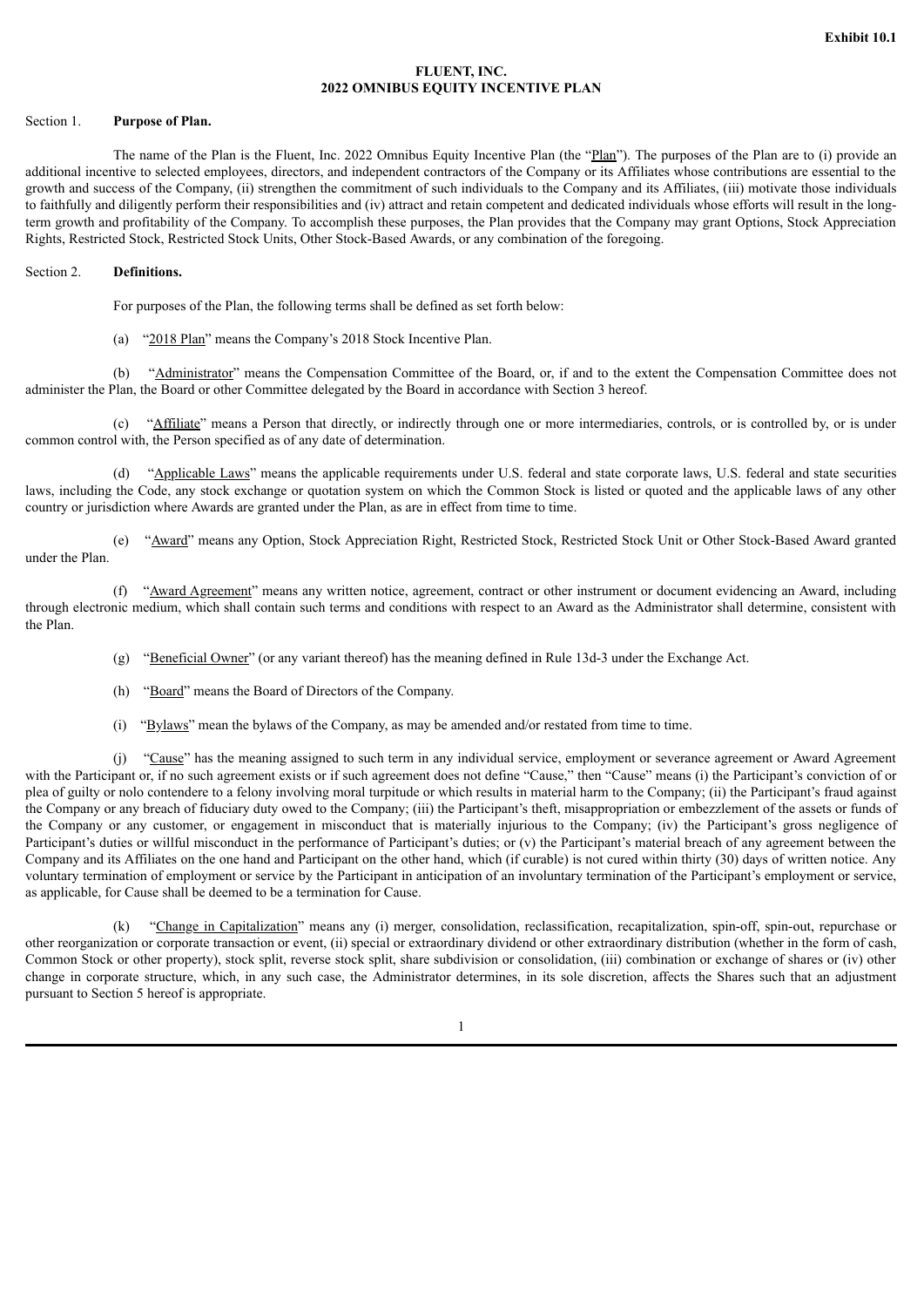(l) "Change in Control" means the first occurrence of an event set forth in any one of the following paragraphs following the Effective

(1) any Person is or becomes the Beneficial Owner, directly or indirectly, of securities of the Company (not including in the securities Beneficially Owned by such Person which were acquired directly from the Company or any Affiliate thereof) representing more than fifty percent (50%) of the combined voting power of the Company's then outstanding securities, excluding any Person who becomes such a Beneficial Owner in connection with a transaction described in clause (i) of paragraph (3) below; or

Date:

(2) the date on which individuals who constitute the Board as of the Effective Date and any new director (other than a director whose initial assumption of office is in connection with an actual or threatened election contest, including, but not limited to, a consent solicitation, relating to the election of directors of the Company) whose appointment or election by the Board or nomination for election by the Company's stockholders was approved or recommended by a vote of at least two-thirds (2/3) of the directors then still in office who either were directors on the Effective Date or whose appointment, election or nomination for election was previously so approved or recommended cease for any reason to constitute a majority of the number of directors serving on the Board; or

(3) there is consummated a merger or consolidation of the Company or any direct or indirect Subsidiary with any other corporation or other entity, other than (i) a merger or consolidation (A) which results in the voting securities of the Company outstanding immediately prior to such merger or consolidation continuing to represent (either by remaining outstanding or by being converted into voting securities of the surviving entity or any parent thereof), in combination with the ownership of any trustee or other fiduciary holding securities under an employee benefit plan of the Company or any Subsidiary, fifty percent (50%) or more of the combined voting power of the securities of the Company or such surviving entity or any parent thereof outstanding immediately after such merger or consolidation and (B) following which the individuals who comprise the Board immediately prior thereto constitute at least a majority of the board of directors of the Company, the entity surviving such merger or consolidation or, if the Company or the entity surviving such merger or consolidation is then a Subsidiary, the ultimate parent thereof, or (ii) a merger or consolidation effected to implement a recapitalization of the Company (or similar transaction) in which no Person is or becomes the Beneficial Owner, directly or indirectly, of securities of the Company (not including in the securities Beneficially Owned by such Person any securities acquired directly from the Company or its Affiliates) representing more than fifty percent (50%) of the combined voting power of the Company's then outstanding securities; or

(4) the stockholders of the Company approve a plan of complete liquidation or dissolution of the Company or there is consummated an agreement for the sale or disposition by the Company of all or substantially all of the Company's assets, other than (A) a sale or disposition by the Company of all or substantially all of the Company's assets to an entity, more than fifty percent (50%) of the combined voting power of the voting securities of which are owned by stockholders of the Company following the completion of such transaction in substantially the same proportions as their ownership of the Company immediately prior to such sale or (B) a sale or disposition of all or substantially all of the Company's assets immediately following which the individuals who comprise the Board immediately prior thereto constitute at least a majority of the board of directors of the entity to which such assets are sold or disposed or, if such entity is a subsidiary, the ultimate parent thereof.

Notwithstanding the foregoing, (i) a Change in Control shall not be deemed to have occurred by virtue of the consummation of any transaction or series of integrated transactions immediately following which the holders of Common Stock immediately prior to such transaction or series of transactions continue to have substantially the same proportionate ownership in an entity which owns all or substantially all of the assets of the Company immediately following such transaction or series of transactions and (ii) to the extent required to avoid accelerated taxation and/or tax penalties under Section 409A of the Code, a Change in Control shall be deemed to have occurred under the Plan with respect to any Award that constitutes deferred compensation under Section 409A of the Code only if a change in the ownership or effective control of the Company or a change in ownership of a substantial portion of the assets of the Company shall also be deemed to have occurred under Section 409A of the Code. For purposes of this definition of Change in Control, the term "Person" shall not include (i) the Company or any Subsidiary thereof, (ii) a trustee or other fiduciary holding securities under an employee benefit plan of the Company or any Subsidiary thereof, (iii) an underwriter temporarily holding securities pursuant to an offering of such securities, or (iv) a corporation owned, directly or indirectly, by the stockholders of the Company in substantially the same proportions as their ownership of shares of the Company.

(m) "Code" means the Internal Revenue Code of 1986, as amended from time to time, or any successor thereto.

(n) "Committee" means any committee or subcommittee the Board may appoint to administer the Plan. Subject to the discretion of the Board, the Committee shall be composed entirely of individuals who meet the qualifications of a "non-employee director" within the meaning of Rule 16b-3 under the Exchange Act and any other qualifications required by the applicable stock exchange on which the Common Stock is traded.

(o) "Common Stock" means the common stock of the Company, par value \$0.005.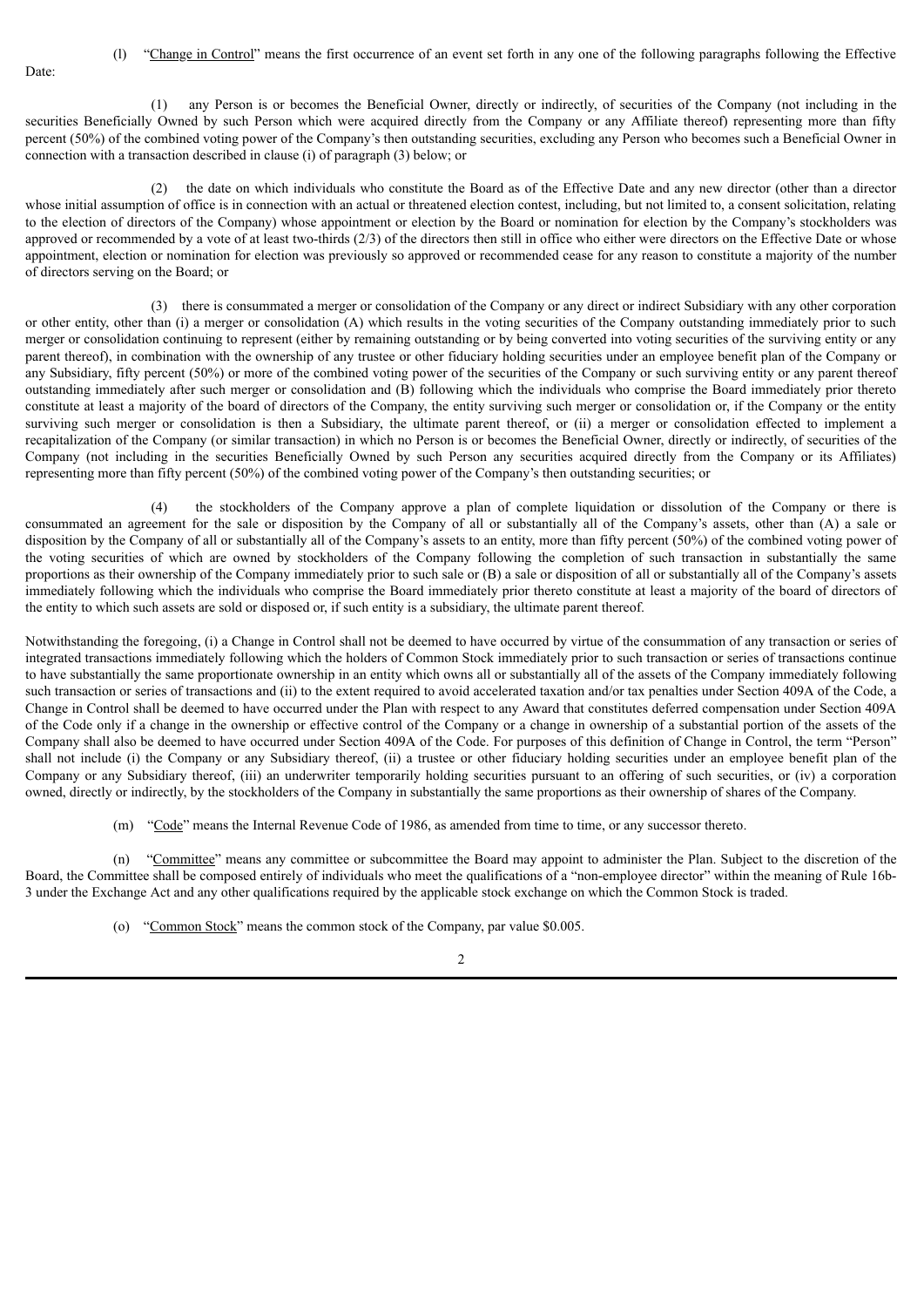(p) "Company" means Fluent, Inc., a Delaware corporation (or any successor company, except as the term "Company" is used in the definition of "Change in Control" above).

(q) "Disability" has the meaning assigned to such term in any individual service, employment or severance agreement or Award Agreement with the Participant or, if no such agreement exists or if such agreement does not define "Disability," then "Disability" means that a Participant, as determined by the Administrator in its sole discretion, (i) is unable to engage in any substantial gainful activity by reason of any medically determinable physical or mental impairment which can be expected to result in death or can be expected to last for a continuous period of not less than twelve (12) months, or (ii) is, by reason of any medically determinable physical or mental impairment which can be expected to result in death or can be expected to last for a continuous period of not less than twelve (12) months, receiving income replacement benefits for a period of not less than three (3) months under an accident and health plan covering employees of the Company or an Affiliate thereof.

(r) "Effective Date" has the meaning set forth in Section 17 hereof.

(s) "Eligible Recipient" means an employee, director or independent contractor of the Company or any Affiliate of the Company who has been selected as an eligible participant by the Administrator; provided, however, to the extent required to avoid accelerated taxation and/or tax penalties under Section 409A of the Code, an Eligible Recipient of an Option or a Stock Appreciation Right means an employee, non-employee director or independent contractor of the Company or any Affiliate of the Company with respect to whom the Company is an "eligible issuer of service recipient stock" within the meaning of Section 409A of the Code.

- (t) "Exchange Act" means the Securities Exchange Act of 1934, as amended from time to time.
- (u) "Exempt Award" shall mean the following:

(1) An Award granted in assumption of, or in substitution for, outstanding awards previously granted by a corporation or other entity acquired by the Company or any of its Subsidiaries or with which the Company or any of its Subsidiaries combines by merger or otherwise. The terms and conditions of any such Awards may vary from the terms and conditions set forth in the Plan to the extent the Administrator at the time of grant may deem appropriate, subject to Applicable Laws.

(2) An award that an Eligible Recipient purchases at Fair Market Value (including awards that an Eligible Recipient elects to receive in lieu of fully vested compensation that is otherwise due) whether or not the Shares are delivered immediately or on a deferred basis.

(3) An award granted as an inducement award pursuant to NASDAQ Listing Rule 5635(c).

(v) "Exercise Price" means, (i) with respect to any Option, the per share price at which a holder of such Option may purchase Shares issuable upon exercise of such Award, and (ii) with respect to a Stock Appreciation Right, the base price per share of such Stock Appreciation Right.

(w) "Fair Market Value" of a share of Common Stock or another security as of a particular date shall mean the fair market value as determined by the Administrator in its sole discretion; provided, that, (i) if the Common Stock or other security is admitted to trading on a national securities exchange, the fair market value on any date shall be the closing sale price reported on such date, or if no shares were traded on such date, on the last preceding date for which there was a sale of a share of Common Stock on such exchange, or (ii) if the Common Stock or other security is then traded in an over-the-counter market, the fair market value on any date shall be the average of the closing bid and asked prices for such share in such over-thecounter market for the last preceding date on which there was a sale of such share in such market.

(x) "Free Standing Rights" has the meaning set forth in Section 8.

(y) "Good Reason" has the meaning assigned to such term in any individual service, employment or severance agreement or Award Agreement with the Participant or, if no such agreement exists or if such agreement does not define "Good Reason," "Good Reason" and any provision of this Plan that refers to "Good Reason" shall not be applicable to such Participant.

(z) "Grandfathered Arrangement" means an Award which is provided pursuant to a written binding contract in effect on November 2, 2017, and which was not modified in any material respect on or after November 2, 2017, within the meaning of Section 13601(e)(2) of P.L. 115.97, as may be amended from time to time (including any rules and regulations promulgated thereunder).

(aa) "Incentive Compensation" means annual cash bonus and any Award.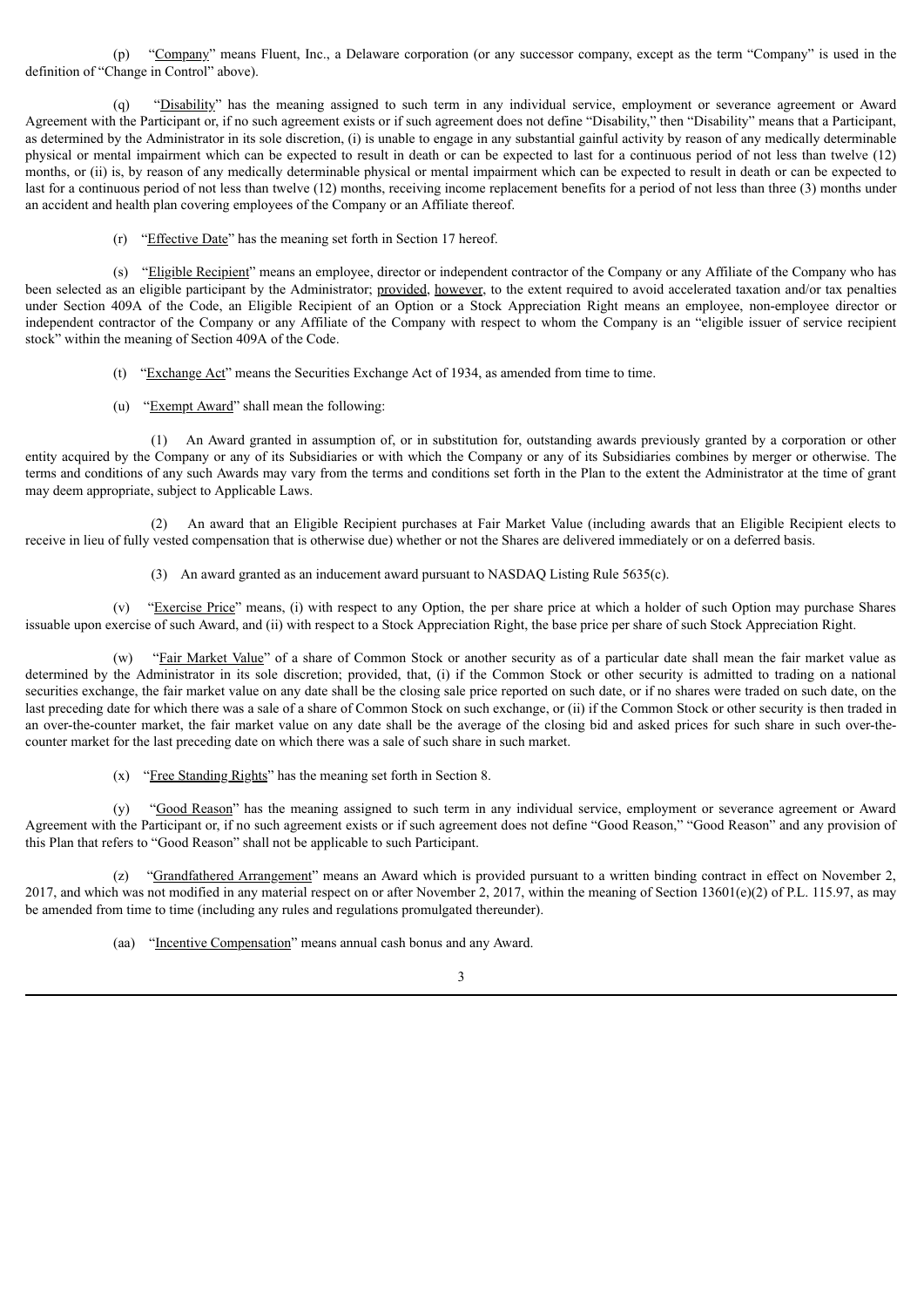(bb) "ISO" means an Option intended to be and designated as an "incentive stock option" within the meaning of Section 422 of the Code.

(cc) "Nonqualified Stock Option" shall mean an Option that is not designated as an ISO.

(dd) "Option" means an option to purchase shares of Common Stock granted pursuant to Section 7 hereof. The term "Option" as used in the Plan includes the terms "Nonqualified Stock Option" and "ISO."

(ee) "Other Stock-Based Award" means a right or other interest granted pursuant to Section 10 hereof that may be denominated or payable in, valued in whole or in part by reference to, or otherwise based on or related to, Common Stock, including, but not limited to, unrestricted Shares, dividend equivalents or performance units, each of which may be subject to the attainment of performance goals or a period of continued provision of service or employment or other terms or conditions as permitted under the Plan.

(ff) "Participant" means any Eligible Recipient selected by the Administrator, pursuant to the Administrator's authority provided for in Section 3 below, to receive grants of Awards, and, upon his or her death, his or her successors, heirs, executors and administrators, as the case may be.

(gg) "Person" shall have the meaning given in Section 3(a)(9) of the Exchange Act, as modified and used in Sections 13(d) and 14(d) thereof.

(hh) "Plan" means this 2022 Omnibus Equity Incentive Plan.

(ii) "Prior Plans" means the 2018 Plan and the Company's 2015 Stock Incentive Plan, as in effect immediately prior to the Effective Date.

- (jj) "Prior Plan Award" means an award outstanding under the 2018 Plan as of the Effective Date hereof.
- (kk) "Related Rights" has the meaning set forth in Section 8.
- (ll) "Restricted Period" has the meaning set forth in Section 9.

(mm) "Restricted Stock" means a Share granted pursuant to Section 9 below subject to certain restrictions that lapse at the end of a specified period (or periods) of time and/or upon attainment of specified performance objectives.

(nn) "Restricted Stock Unit" means the right granted pursuant to Section 9 hereof to receive a Share at the end of a specified restricted period (or periods) of time and/or upon attainment of specified performance objectives.

(oo) "Rule 16b-3" has the meaning set forth in Section 3.

(pp) "Section 16 Officer" means any officer of the Company whom the Board has determined is subject to the reporting requirements of Section 16 of the Exchange Act, whether or not such individual is a Section 16 Officer at the time the determination to recoup compensation is made.

(qq) Shares" means Common Stock reserved for issuance under the Plan, as adjusted pursuant to the Plan, and any successor (pursuant to a merger, consolidation or other reorganization) security.

(rr) "Stock Appreciation Right" means a right granted pursuant to Section 8 hereof to receive an amount equal to the excess, if any, of (i) the aggregate Fair Market Value, as of the date such Award or portion thereof is surrendered, of the Shares covered by such Award or such portion thereof, over (ii) the aggregate Exercise Price of such Award or such portion thereof.

(ss) "Subsidiary" means, with respect to any Person, as of any date of determination, any other Person as to which such first Person owns or otherwise controls, directly or indirectly, more than 50% of the voting shares or other similar interests or a sole general partner interest or managing member or similar interest of such other Person.

(tt) "Transfer" has the meaning set forth in Section 15.

#### Section 3. **Administration.**

(a) The Plan shall be administered by the Administrator and shall be administered, to the extent applicable, in accordance with Rule 16b-3 under the Exchange Act ("Rule 16b-3").

4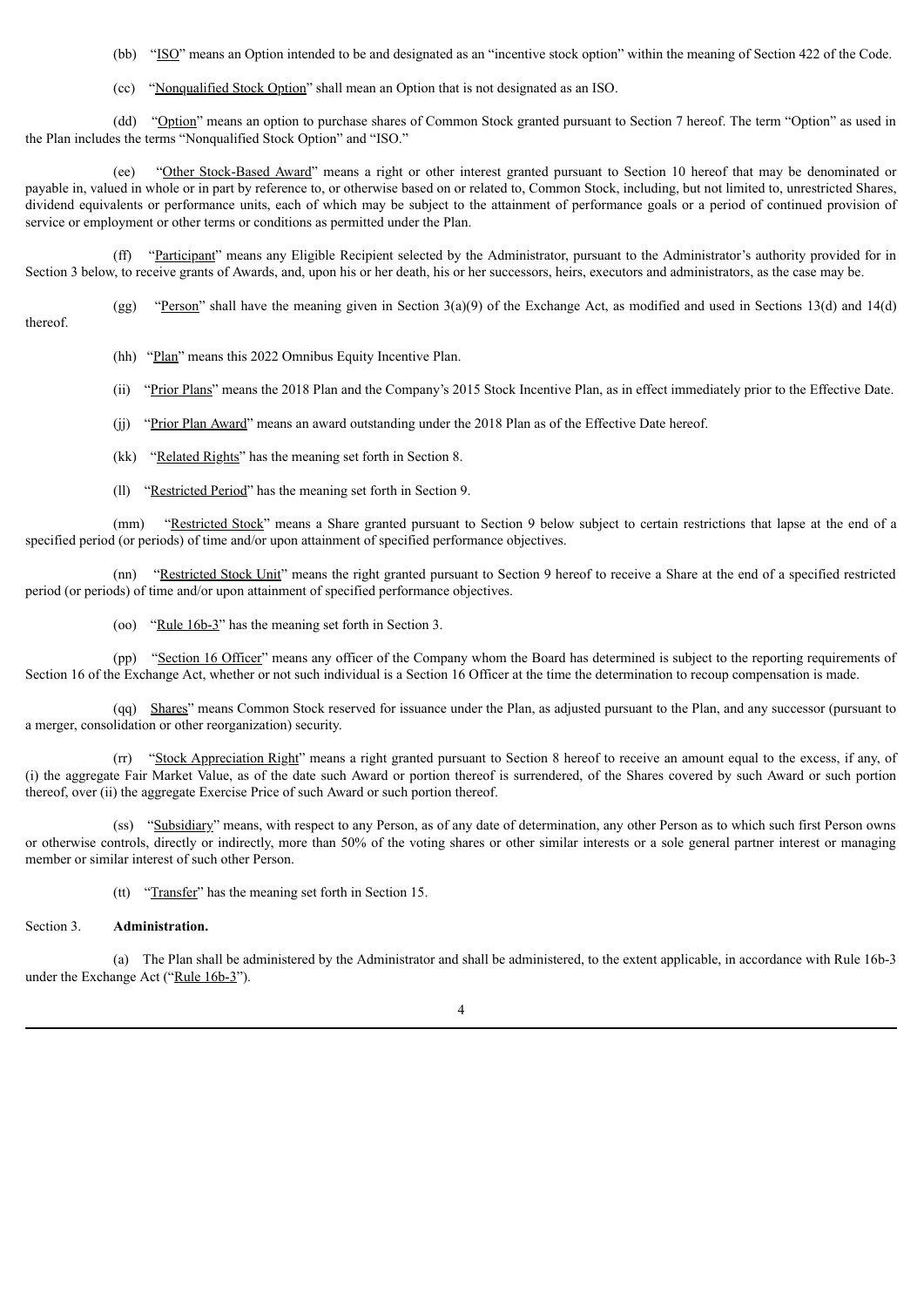(b) Pursuant to the terms of the Plan, the Administrator, subject, in the case of any Committee, to any restrictions on the authority delegated to it by the Board, shall have the power and authority, without limitation:

(1) to select those Eligible Recipients who shall be Participants;

(2) to determine whether and to what extent Options, Stock Appreciation Rights, Restricted Stock, Restricted Stock Units, Other Stock-Based Awards or a combination of any of the foregoing, are to be granted hereunder to Participants;

(3) to determine the number of Shares to be covered by each Award granted hereunder;

(4) to determine the terms and conditions, not inconsistent with the terms of the Plan, of each Award granted hereunder (including, but not limited to, (i) the restrictions applicable to Restricted Stock or Restricted Stock Units and the conditions under which restrictions applicable to such Restricted Stock or Restricted Stock Units shall lapse, (ii) the performance goals and periods applicable to Awards, (iii) the Exercise Price of each Option and each Stock Appreciation Right or the purchase price of any other Award, (iv) the vesting schedule and terms applicable to each Award, (v) the number of Shares or amount of cash or other property subject to each Award and (vi) subject to the requirements of Section 409A of the Code (to the extent applicable) any amendments to the terms and conditions of outstanding Awards, including, but not limited to, extending the exercise period of such Awards and accelerating the payment schedules of such Awards and/or, to the extent specifically permitted under the Plan, accelerating the vesting schedules of such Awards);

(5) to determine the terms and conditions, not inconsistent with the terms of the Plan, which shall govern all written instruments evidencing Awards;

(6) to determine the Fair Market Value in accordance with the terms of the Plan;

(7) to determine the duration and purpose of leaves of absence which may be granted to a Participant without constituting termination of the Participant's service or employment for purposes of Awards granted under the Plan;

(8) to adopt, alter and repeal such administrative rules, regulations, guidelines and practices governing the Plan as it shall from time to time deem advisable;

(9) to construe and interpret the terms and provisions of, and supply or correct omissions in, the Plan and any Award issued under the Plan (and any Award Agreement relating thereto), and to otherwise supervise the administration of the Plan and to exercise all powers and authorities either specifically granted under the Plan or necessary and advisable in the administration of the Plan; and

(10) to prescribe, amend and rescind rules and regulations relating to sub-plans established for the purpose of satisfying applicable non-United States laws or for qualifying for favorable tax treatment under applicable non-United States laws, which rules and regulations may be set forth in an appendix or appendixes to the Plan.

(c) Subject to Section 5, neither the Board nor the Committee shall have the authority to reprice or cancel and regrant any Award at a lower exercise, base or purchase price or cancel any Award with an exercise, base or purchase price in exchange for cash, property or other Awards without first obtaining the approval of the Company's stockholders.

(d) All decisions made by the Administrator pursuant to the provisions of the Plan shall be final, conclusive and binding on all Persons, including the Company and the Participants.

(e) The expenses of administering the Plan shall be borne by the Company and its Affiliates.

(f) If at any time or to any extent the Board shall not administer the Plan, then the functions of the Administrator specified in the Plan shall be exercised by the Committee. Except as otherwise provided in the Articles of Incorporation or Bylaws of the Company, any action of the Committee with respect to the administration of the Plan shall be taken by a majority vote at a meeting at which a quorum is duly constituted or unanimous written consent of the Committee's members.

# Section 4. **Shares Reserved for Issuance Under the Plan.**

(a) Subject to Section 5 hereof, the maximum number of shares of Common Stock that are reserved and available for issuance pursuant to Awards granted under the Plan shall be equal to the sum of (i) 10,000,000 shares, plus (ii) the number of shares of Common Stock reserved, but unissued under the 2018 Plan; provided, that, shares of Common Stock issued under the Plan with respect to an Exempt Award shall not count against such share limit. Following the Effective Date, no further awards shall be issued under the Prior Plans, but all awards under the Prior Plans which are outstanding as of the Effective Date (including any Grandfathered Arrangement) shall continue to be governed by the terms, conditions and procedures set forth in the Prior Plans and any applicable award agreement.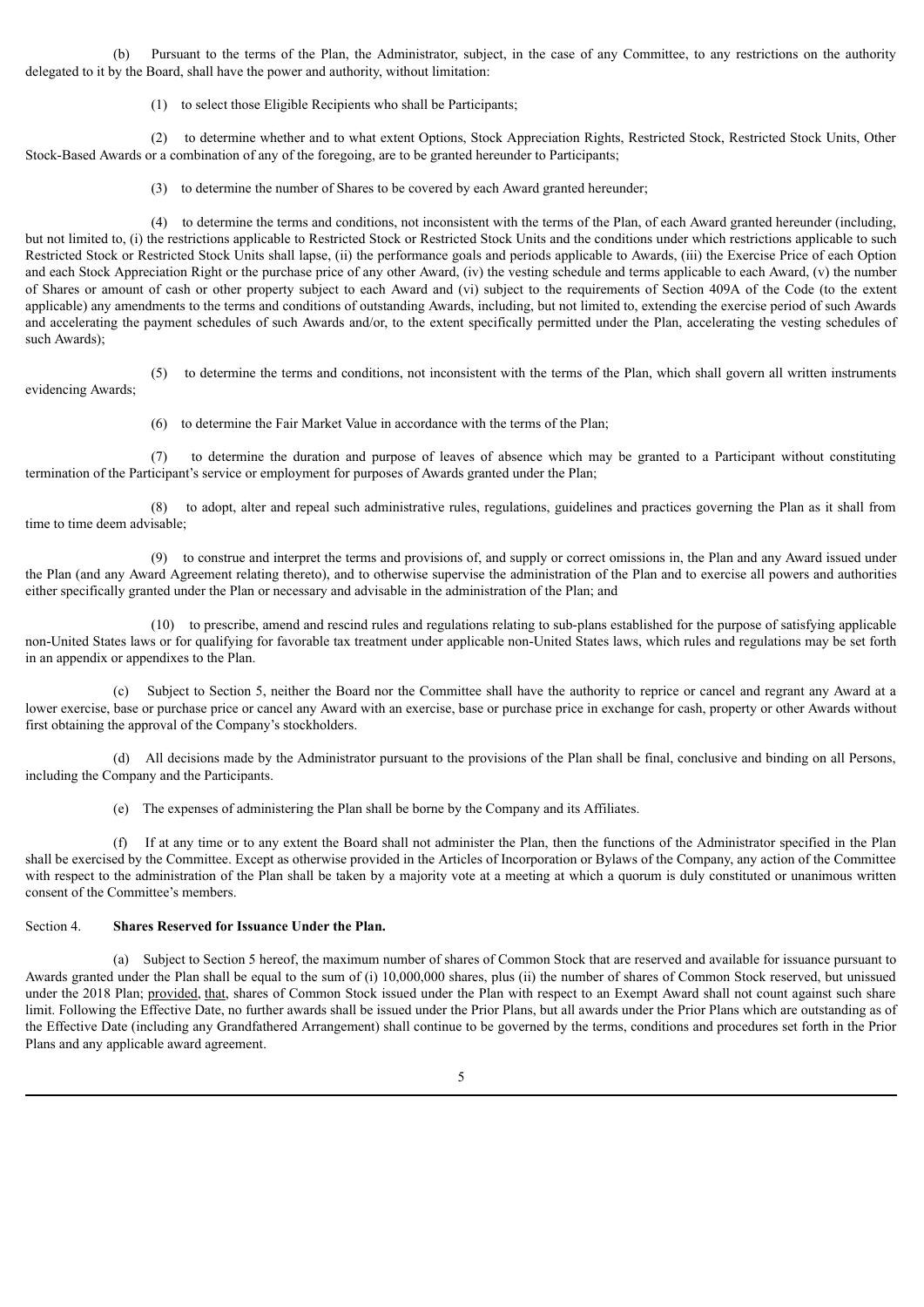(b) Shares issued under the Plan may, in whole or in part, be authorized but unissued Shares or Shares that shall have been or may be reacquired by the Company in the open market, in private transactions or otherwise. If an Award entitles the Participant to receive or purchase Shares, the number of Shares covered by such Award or to which such Award relates shall be counted on the date of grant of such Award against the aggregate number of Shares available for granting Awards under the Plan. If any Award or Prior Plan Award expires, lapses or is terminated, surrendered or canceled without having been fully exercised or is forfeited in whole or in part (including as the result of shares of Common Stock subject to such Award or Prior Plan Award being repurchased by the Company at or below the original issuance price), in any case in a manner that results in any shares of Common Stock covered by such Award or Prior Plan Award not being issued or being so reacquired by the Company, the unused shares of Common Stock covered by such Award or Prior Plan Award shall again be available for the grant of Awards under the Plan. Further, shares of Common Stock delivered (either by actual delivery or attestation) to the Company by a Participant to satisfy the applicable exercise or purchase price of an Award or Prior Plan Award and/or to satisfy the applicable exercise or purchase price of an Award or Prior Plan Award and/or to satisfy any applicable tax withholding obligation (including shares retained by the Company from the Award or Prior Plan Award being exercised or purchased and/or creating the tax obligations) shall be added to the number of shares of Common Stock available for the grant of Awards under the Plan. However, in the case of ISOs, the foregoing provisions shall be subject to any limitations under the Code. In addition, (i) to the extent an Award is denominated in shares of Common Stock, but paid or settled in cash, the number of shares of Common Stock with respect to which such payment or settlement is made shall again be available for grants of Awards pursuant to the Plan and (ii) shares of Common Stock underlying Awards that can only be settled in cash shall not be counted against the aggregate number of shares of Common Stock available for Awards under the Plan. Upon the exercise of any Award granted in tandem with any other Awards, such related Awards shall be cancelled to the extent of the number of Shares as to which the Award is exercised and, notwithstanding the foregoing, such number of Shares shall no longer be available for grant under the Plan.

(c) No more than 10,000,000 Shares shall be issued pursuant to the exercise of ISOs.

#### Section 5. **Equitable Adjustments.**

In the event of any Change in Capitalization, an equitable substitution or proportionate adjustment shall be made in (i) the aggregate number and kind of securities reserved for issuance under the Plan pursuant to Section 4, (ii) the kind, number of securities subject to, and the Exercise Price subject to outstanding Options and Stock Appreciation Rights granted under the Plan, (iii) the kind, number and purchase price of Shares or other securities or the amount of cash or amount or type of other property subject to outstanding Restricted Stock, Restricted Stock Units or Other Stock-Based Awards granted under the Plan; and/or (iv) the terms and conditions of any outstanding Awards (including, without limitation, any applicable performance targets or criteria with respect thereto); provided, however, that any fractional shares resulting from the adjustment shall be eliminated. Such other equitable substitutions or adjustments shall be made as may be determined by the Administrator, in its sole discretion. Without limiting the generality of the foregoing, in connection with a Change in Capitalization, the Administrator may provide, in its sole discretion, but subject in all events to the requirements of Section 409A of the Code, for the cancellation of any outstanding Award granted hereunder in exchange for payment in cash or other property having an aggregate Fair Market Value equal to the Fair Market Value of the Shares, cash or other property covered by such Award, reduced by the aggregate Exercise Price or purchase price thereof, if any; provided, however, that if the Exercise Price or purchase price of any outstanding Award is equal to or greater than the Fair Market Value of the shares of Common Stock, cash or other property covered by such Award, the Administrator may cancel such Award without the payment of any consideration to the Participant. Further, without limiting the generality of the foregoing, with respect to Awards subject to foreign laws, adjustments made hereunder shall be made in compliance with applicable requirements. Except to the extent determined by the Administrator, any adjustments to ISOs under this Section 5 shall be made only to the extent not constituting a "modification" within the meaning of Section 424(h)(3) of the Code. The Administrator's determinations pursuant to this Section 5 shall be final, binding and conclusive.

#### Section 6. **Eligibility.**

The Participants in the Plan shall be selected from time to time by the Administrator, in its sole discretion, from those individuals that qualify as Eligible Recipients.

# Section 7. **Options.**

(a) General. Options granted under the Plan shall be designated as Nonqualified Stock Options or ISOs. Each Participant who is granted an Option shall enter into an Award Agreement with the Company, containing such terms and conditions as the Administrator shall determine, in its sole discretion, including, among other things, the Exercise Price of the Option, the term of the Option and provisions regarding exercisability of the Option, and whether the Option is intended to be an ISO or a Nonqualified Stock Option (and in the event the Award Agreement has no such designation, the Option shall be a Nonqualified Stock Option). The provisions of each Option need not be the same with respect to each Participant. More than one Option may be granted to the same Participant and be outstanding concurrently hereunder. Options granted under the Plan shall be subject to the terms and conditions set forth in this Section 7 and shall contain such additional terms and conditions, not inconsistent with the terms of the Plan, as the Administrator shall deem desirable and set forth in the applicable Award Agreement.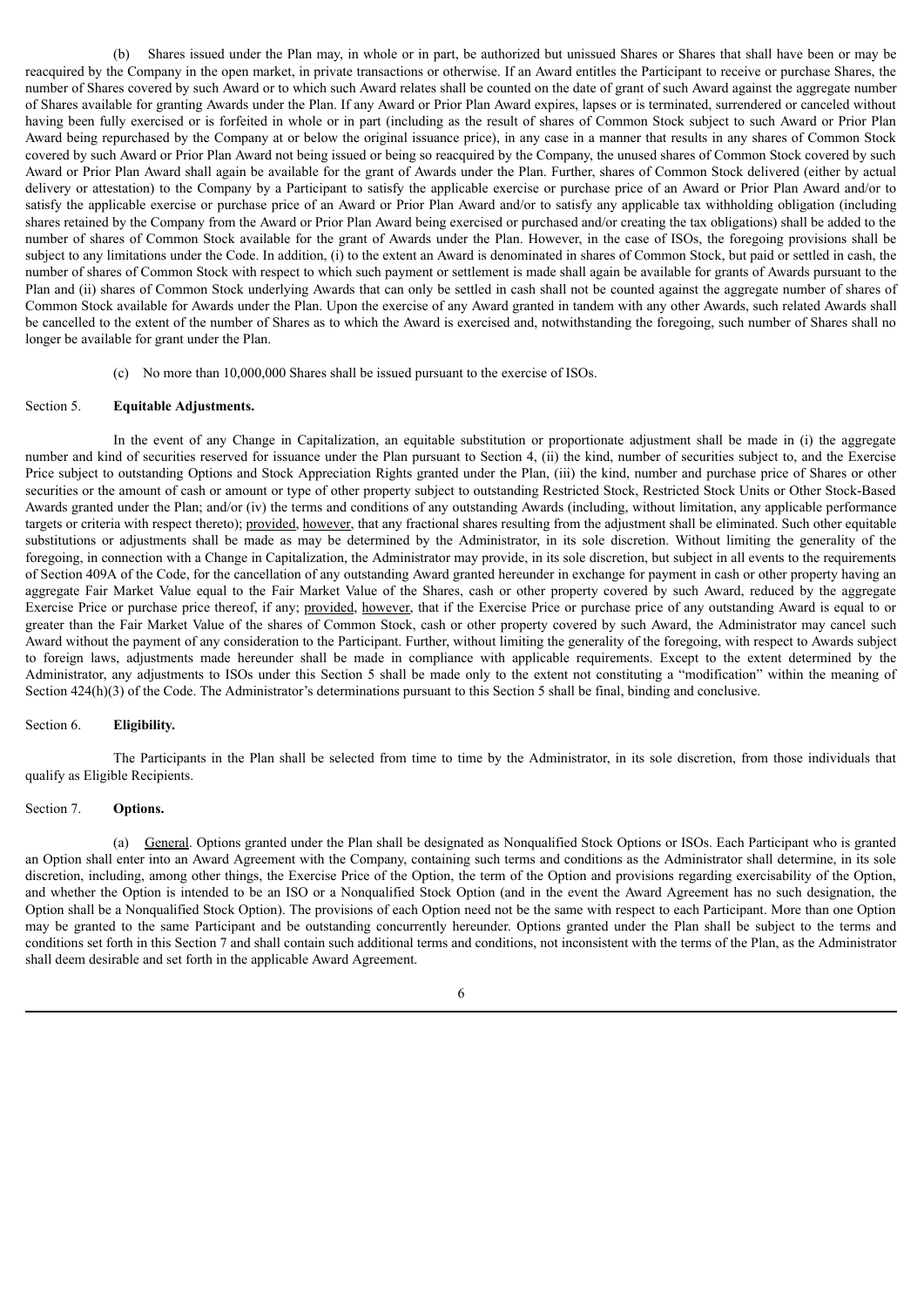(b) Exercise Price. The Exercise Price of Shares purchasable under an Option shall be determined by the Administrator in its sole discretion at the time of grant, but in no event shall the exercise price of an Option be less than one hundred percent (100%) of the Fair Market Value of a share of Common Stock on the date of grant.

(c) Option Term. The maximum term of each Option shall be fixed by the Administrator, but no Option shall be exercisable more than ten (10) years after the date such Option is granted. Each Option's term is subject to earlier expiration pursuant to the applicable provisions in the Plan and the Award Agreement. Notwithstanding the foregoing, subject to Section 4(d) of the Plan, the Administrator shall have the authority to accelerate the exercisability of any outstanding Option at such time and under such circumstances as the Administrator, in its sole discretion, deems appropriate.

Exercisability. Each Option shall be exercisable at such time or times and subject to such terms and conditions, including the attainment of performance goals, as shall be determined by the Administrator in the applicable Award Agreement. The Administrator may also provide that any Option shall be exercisable only in installments, and the Administrator may waive such installment exercise provisions at any time, in whole or in part, based on such factors as the Administrator may determine in its sole discretion.

(e) Method of Exercise. Options may be exercised in whole or in part by giving written notice of exercise to the Company specifying the number of whole Shares to be purchased, accompanied by payment in full of the aggregate Exercise Price of the Shares so purchased in cash or its equivalent, as determined by the Administrator. As determined by the Administrator, in its sole discretion, with respect to any Option or category of Options, payment in whole or in part may also be made (i) by means of consideration received under any cashless exercise procedure approved by the Administrator (including the withholding of Shares otherwise issuable upon exercise), (ii) in the form of unrestricted Shares already owned by the Participant which have a Fair Market Value on the date of surrender equal to the aggregate exercise price of the Shares as to which such Option shall be exercised, (iii) any other form of consideration approved by the Administrator and permitted by Applicable Laws or (iv) any combination of the foregoing.

(f) ISOs. The terms and conditions of ISOs granted hereunder shall be subject to the provisions of Section 422 of the Code and the terms, conditions, limitations and administrative procedures established by the Administrator from time to time in accordance with the Plan. At the discretion of the Administrator, ISOs may be granted only to an employee of the Company, its "parent corporation" (as such term is defined in Section 424(e) of the Code) or a Subsidiary of the Company.

(1) *ISO Grants to 10% Stockholders*. Notwithstanding anything to the contrary in the Plan, if an ISO is granted to a Participant who owns shares representing more than ten percent (10%) of the voting power of all classes of shares of the Company at the time of grant, its "parent corporation" (as such term is defined in Section 424(e) of the Code) or a Subsidiary of the Company, the term of the ISO shall not exceed five (5) years from the time of grant of such ISO and the Exercise Price shall be at least one hundred and ten percent (110%) of the Fair Market Value of the Shares on the date of grant.

(2) *\$100,000 Per Year Limitation For ISOs*. To the extent the aggregate Fair Market Value (determined on the date of grant) of the Shares for which ISOs are exercisable for the first time by any Participant during any calendar year (under all plans of the Company) exceeds \$100,000, such excess ISOs shall be treated as Nonqualified Stock Options.

(3) *Disqualifying Dispositions*. Each Participant awarded an ISO under the Plan shall notify the Company in writing immediately after the date the Participant makes a "disqualifying disposition" of any Share acquired pursuant to the exercise of such ISO. A "disqualifying disposition" is any disposition (including any sale) of such Shares before the later of (i) two years after the date of grant of the ISO and (ii) one year after the date the Participant acquired the Shares by exercising the ISO. The Company may, if determined by the Administrator and in accordance with procedures established by it, retain possession of any Shares acquired pursuant to the exercise of an ISO as agent for the applicable Participant until the end of the period described in the preceding sentence, subject to complying with any instructions from such Participant as to the sale of such Shares.

(g) Rights as Stockholder. A Participant shall have no rights to dividends, dividend equivalents or distributions or any other rights of a stockholder with respect to the Shares subject to an Option until the Participant has given written notice of the exercise thereof, and has paid in full for such Shares and has satisfied the requirements of Section 15 hereof.

(h) Termination of Employment or Service. Treatment of an Option upon termination of employment of a Participant shall be provided for by the Administrator in the Award Agreement.

(i) Other Change in Employment or Service Status. An Option shall be affected, both with regard to vesting schedule and termination, by leaves of absence, including unpaid and un-protected leaves of absence, changes from full-time to part-time employment, partial Disability or other changes in the employment status or service status of a Participant, in the discretion of the Administrator.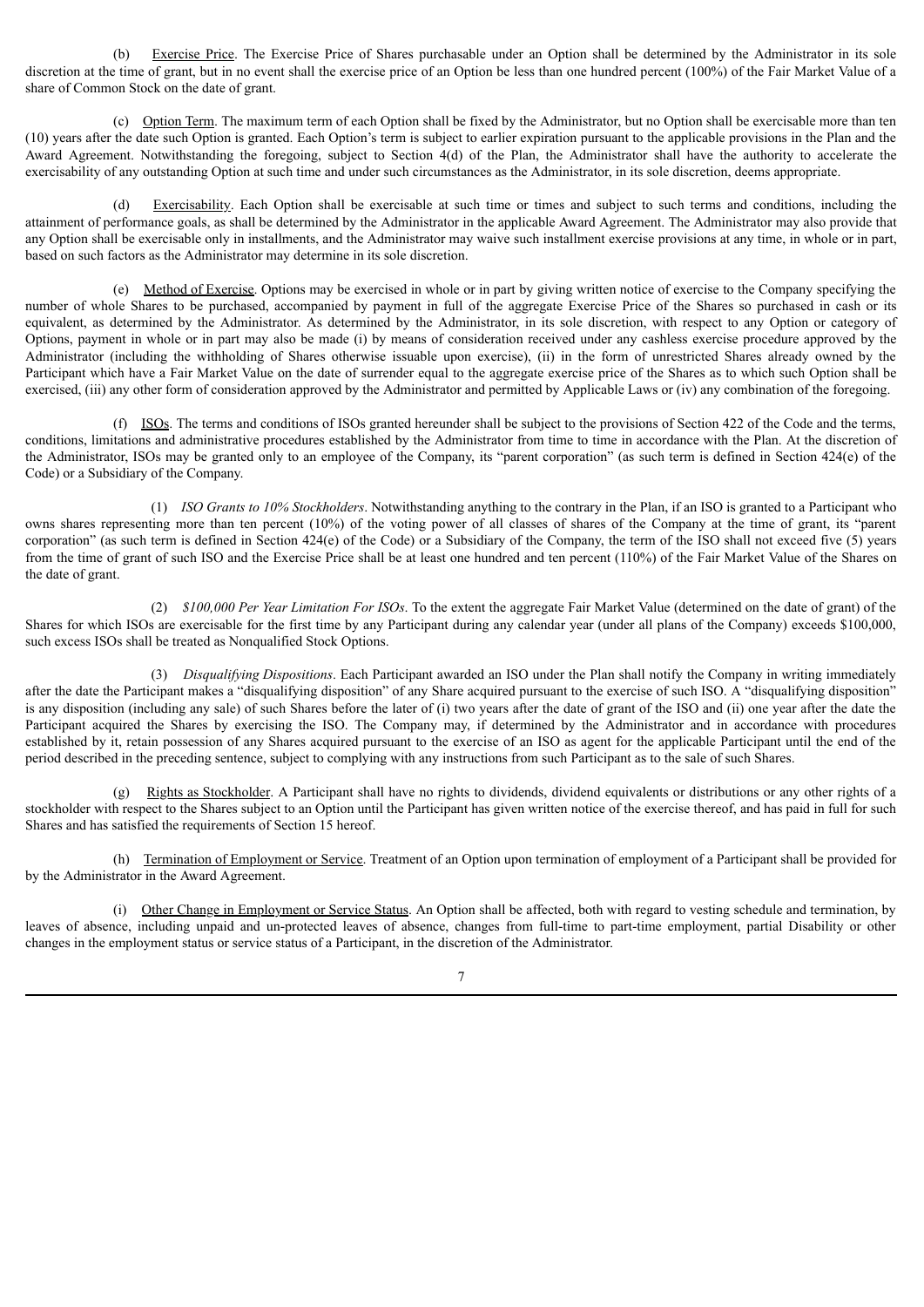#### Section 8. **Stock Appreciation Rights.**

(a) General. Stock Appreciation Rights may be granted either alone ("Free Standing Rights") or in conjunction with all or part of any Option granted under the Plan ("Related Rights"). Related Rights may be granted either at or after the time of the grant of such Option. The Administrator shall determine the Eligible Recipients to whom, and the time or times at which, grants of Stock Appreciation Rights shall be made. Each Participant who is granted a Stock Appreciation Right shall enter into an Award Agreement with the Company, containing such terms and conditions as the Administrator shall determine, in its sole discretion, including, among other things, the number of Shares to be awarded, the Exercise Price per Share, and all other conditions of Stock Appreciation Rights. Notwithstanding the foregoing, no Related Right may be granted for more Shares than are subject to the Option to which it relates. The provisions of Stock Appreciation Rights need not be the same with respect to each Participant. Stock Appreciation Rights granted under the Plan shall be subject to the following terms and conditions set forth in this Section 8 and shall contain such additional terms and conditions, not inconsistent with the terms of the Plan, as the Administrator shall deem desirable, as set forth in the applicable Award Agreement.

(b) Awards; Rights as Stockholder. A Participant shall have no rights to dividends or any other rights of a stockholder with respect to the shares of Common Stock, if any, subject to a Stock Appreciation Right until the Participant has given written notice of the exercise thereof and has satisfied the requirements of Section 15 hereof.

(c) Exercise Price. The Exercise Price of Shares purchasable under a Stock Appreciation Right shall be determined by the Administrator in its sole discretion at the time of grant, but in no event shall the exercise price of a Stock Appreciation Right be less than one hundred percent (100%) of the Fair Market Value of a share of Common Stock on the date of grant.

# (d) Exercisability.

(1) Stock Appreciation Rights that are Free Standing Rights shall be exercisable at such time or times and subject to such terms and conditions as shall be determined by the Administrator in the applicable Award Agreement.

(2) Stock Appreciation Rights that are Related Rights shall be exercisable only at such time or times and to the extent that the Options to which they relate shall be exercisable in accordance with the provisions of Section 7 hereof and this Section 8 of the Plan.

# (e) Payment Upon Exercise.

(1) Upon the exercise of a Free Standing Right, the Participant shall be entitled to receive up to, but not more than, that number of Shares equal in value to the excess of the Fair Market Value as of the date of exercise over the Exercise Price per share specified in the Free Standing Right multiplied by the number of Shares in respect of which the Free Standing Right is being exercised.

(2) A Related Right may be exercised by a Participant by surrendering the applicable portion of the related Option. Upon such exercise and surrender, the Participant shall be entitled to receive up to, but not more than, that number of Shares equal in value to the excess of the Fair Market Value as of the date of exercise over the Exercise Price specified in the related Option multiplied by the number of Shares in respect of which the Related Right is being exercised. Options which have been so surrendered, in whole or in part, shall no longer be exercisable to the extent the Related Rights have been so exercised.

(3) Notwithstanding the foregoing, the Administrator may determine to settle the exercise of a Stock Appreciation Right in cash (or in any combination of Shares and cash).

(f) Termination of Employment or Service. Treatment of a Stock Appreciation Right upon termination of employment of a Participant shall be provided for by the Administrator in the Award Agreement.

#### (g) Term.

(1) The term of each Free Standing Right shall be fixed by the Administrator, but no Free Standing Right shall be exercisable more than ten (10) years after the date such right is granted.

(2) The term of each Related Right shall be the term of the Option to which it relates, but no Related Right shall be exercisable more than ten (10) years after the date such right is granted.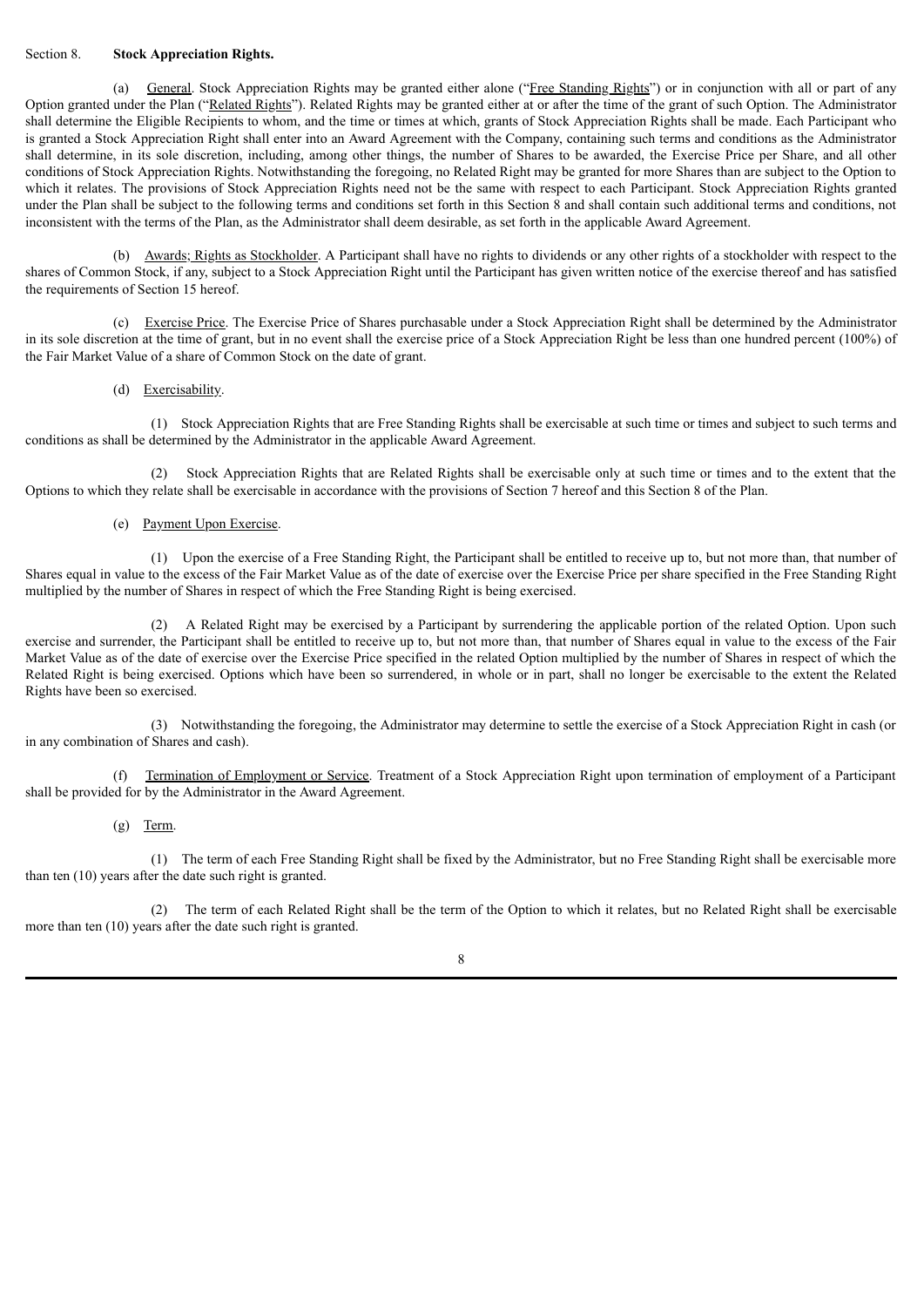(h) Other Change in Employment or Service Status. Stock Appreciation Rights shall be affected, both with regard to vesting schedule and termination, by leaves of absence, including unpaid and un-protected leaves of absence, changes from full-time to part-time employment, partial Disability or other changes in the employment or service status of a Participant, in the discretion of the Administrator.

#### Section 9. **Restricted Stock and Restricted Stock Units.**

(a) General. Restricted Stock or Restricted Stock Units may be issued under the Plan. The Administrator shall determine the Eligible Recipients to whom, and the time or times at which, Restricted Stock or Restricted Stock Units shall be made. Each Participant who is granted Restricted Stock or Restricted Stock Units shall enter into an Award Agreement with the Company, containing such terms and conditions as the Administrator shall determine, in its sole discretion, including, among other things, the number of Shares to be awarded; the price, if any, to be paid by the Participant for the acquisition of Restricted Stock or Restricted Stock Units; the period of time restrictions, performance goals or other conditions that apply to Transferability, delivery or vesting of such Awards (the "Restricted Period"); and all other conditions applicable to the Restricted Stock and Restricted Stock Units. If the restrictions, performance goals or conditions established by the Administrator are not attained, a Participant shall forfeit his or her Restricted Stock or Restricted Stock Units, in accordance with the terms of the grant. The provisions of the Restricted Stock or Restricted Stock Units need not be the same with respect to each Participant.

(b) Awards and Certificates. Except as otherwise provided below in Section 9(c), (i) each Participant who is granted an Award of Restricted Stock may, in the Company's sole discretion, be issued a share certificate in respect of such Restricted Stock; and (ii) any such certificate so issued shall be registered in the name of the Participant, and shall bear an appropriate legend referring to the terms, conditions and restrictions applicable to any such Award. The Company may require that the share certificates, if any, evidencing Restricted Stock granted hereunder be held in the custody of the Company until the restrictions thereon shall have lapsed, and that, as a condition of any Award of Restricted Stock, the Participant shall have delivered a share transfer form, endorsed in blank, relating to the Shares covered by such Award. Certificates for shares of unrestricted Common Stock may, in the Company's sole discretion, be delivered to the Participant only after the Restricted Period has expired without forfeiture in such Restricted Stock Award. With respect to Restricted Stock Units to be settled in Shares, at the expiration of the Restricted Period, share certificates in respect of the shares of Common Stock underlying such Restricted Stock Units may, in the Company's sole discretion, be delivered to the Participant, or his or her legal representative, in a number equal to the number of shares of Common Stock underlying the Restricted Stock Units Award. Notwithstanding anything in the Plan to the contrary, any Restricted Stock or Restricted Stock Units to be settled in Shares (at the expiration of the Restricted Period, and whether before or after any vesting conditions have been satisfied) may, in the Company's sole discretion, be issued in uncertificated form. Further, notwithstanding anything in the Plan to the contrary, with respect to Restricted Stock Units, at the expiration of the Restricted Period, Shares, or cash, as applicable, shall promptly be issued (either in certificated or uncertificated form) to the Participant, unless otherwise deferred in accordance with procedures established by the Company in accordance with Section 409A of the Code, and such issuance or payment shall in any event be made within such period as is required to avoid the imposition of a tax under Section 409A of the Code.

(c) Restrictions and Conditions. The Restricted Stock or Restricted Stock Units granted pursuant to this Section 9 shall be subject to the following restrictions and conditions and any additional restrictions or conditions as determined by the Administrator at the time of grant or, subject to Section 409A of the Code where applicable, thereafter:

(1) The Administrator may, in its sole discretion, provide for the lapse of restrictions in installments and may accelerate or waive such restrictions in whole or in part based on such factors and such circumstances as the Administrator may determine, in its sole discretion, including, but not limited to, the attainment of certain performance goals, the Participant's termination of employment or service with the Company or any Affiliate thereof, or the Participant's death or Disability. Notwithstanding the foregoing, upon a Change in Control, the outstanding Awards shall be subject to Section 11 hereof.

(2) Except as provided in the applicable Award Agreement, the Participant shall generally have the rights of a stockholder of the Company with respect to Restricted Stock during the Restricted Period; provided, however, that dividends declared during the Restricted Period with respect to an Award, shall only become payable if (and to the extent) the underlying Restricted Stock vests. Except as provided in the applicable Award Agreement, the Participant shall generally not have the rights of a stockholder with respect to Shares subject to Restricted Stock Units during the Restricted Period; provided, however, that, subject to Section 409A of the Code, an amount equal to dividends declared during the Restricted Period with respect to the number of Shares covered by Restricted Stock Units shall, unless otherwise set forth in an Award Agreement, be paid to the Participant at the time (and to the extent) Shares in respect of the related Restricted Stock Units are delivered to the Participant. Certificates for Shares of unrestricted Common Stock may, in the Company's sole discretion, be delivered to the Participant only after the Restricted Period has expired without forfeiture in respect of such Restricted Stock or Restricted Stock Units, except as the Administrator, in its sole discretion, shall otherwise determine.

(3) The rights of Participants granted Restricted Stock or Restricted Stock Units upon termination of employment or service as a director or independent contractor to the Company or to any Affiliate thereof terminates for any reason during the Restricted Period shall be set forth in the Award Agreement.

9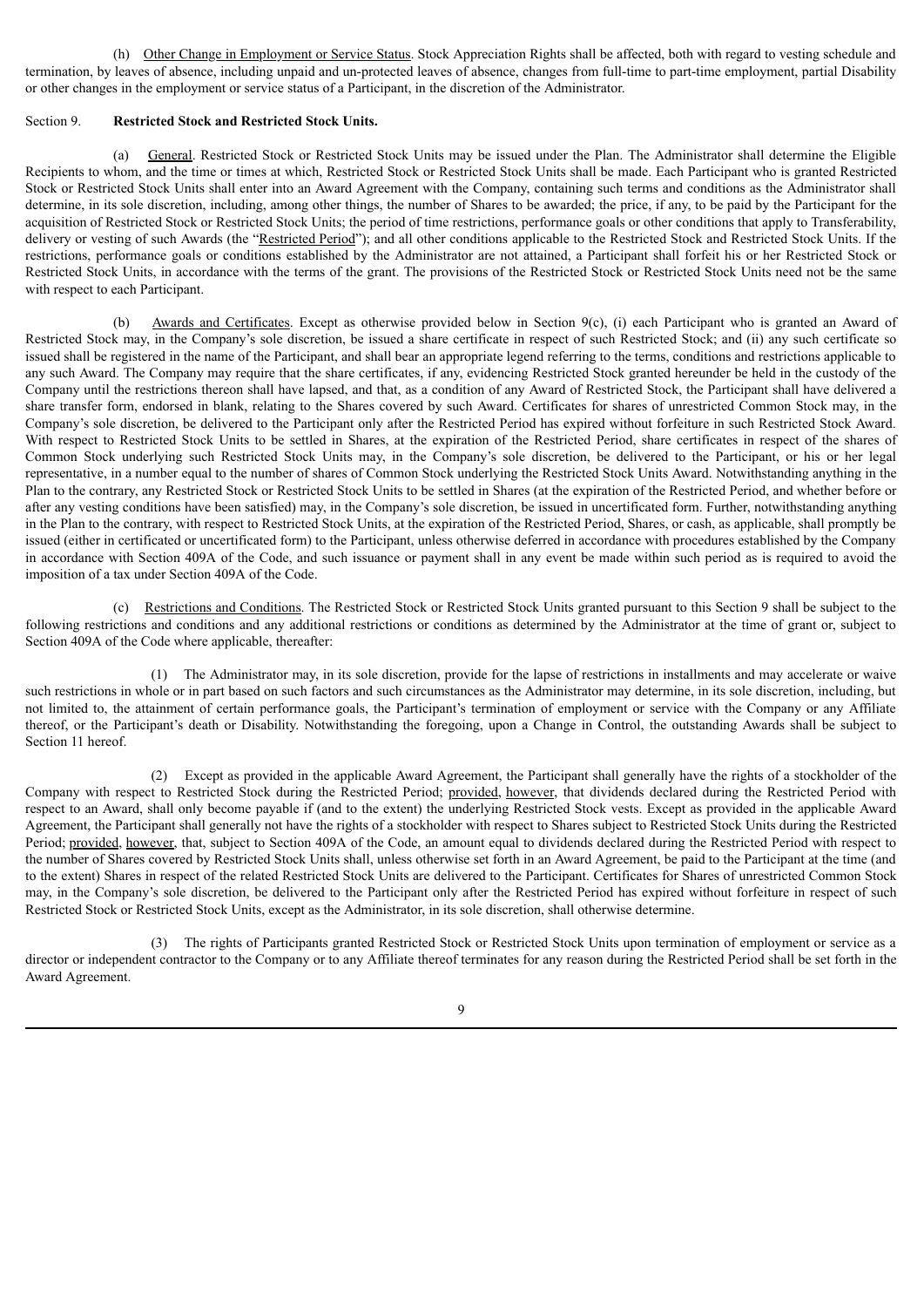(d) Form of Settlement. The Administrator reserves the right in its sole discretion to provide (either at or after the grant thereof) that any Restricted Stock Unit represents the right to receive the amount of cash per unit that is determined by the Administrator in connection with the Award.

#### Section 10. **Other Stock-Based Awards.**

Other Stock-Based Awards may be issued under the Plan. Subject to the provisions of the Plan, the Administrator shall have sole and complete authority to determine the individuals to whom and the time or times at which such Other Stock-Based Awards shall be granted. Each Participant who is granted an Other Stock-Based Award shall enter into an Award Agreement with the Company, containing such terms and conditions as the Administrator shall determine, in its sole discretion, including, among other things, the number of shares of Common Stock to be granted pursuant to such Other Stock-Based Awards, or the manner in which such Other Stock-Based Awards shall be settled (e.g., in shares of Common Stock, cash or other property), or the conditions to the vesting and/or payment or settlement of such Other Stock-Based Awards (which may include, but not be limited to, achievement of performance criteria) and all other terms and conditions of such Other Stock-Based Awards. In the event that the Administrator grants a bonus in the form of Shares, the Shares constituting such bonus shall, as determined by the Administrator, be evidenced in uncertificated form or by a book entry record or a certificate issued in the name of the Participant to whom such grant was made and delivered to such Participant as soon as practicable after the date on which such bonus is payable. Notwithstanding anything set forth in the Plan to the contrary, any dividend or dividend equivalent Award issued hereunder shall be subject to the same restrictions, conditions and risks of forfeiture as apply to the underlying Award.

#### Section 11. **Change in Control.**

Unless otherwise determined by the Administrator and evidenced in an Award Agreement, in the event that (a) a Change in Control occurs, and (b) the Participant is employed by the Company or any of its Affiliates immediately prior to the consummation of such Change in Control then upon the consummation of such Change in Control, the Administrator, in its sole and absolute discretion, may:

(a) provide that any unvested or unexercisable portion of any Award carrying a right to exercise become fully vested and exercisable; and

(b) cause the restrictions, deferral limitations, payment conditions and forfeiture conditions applicable to an Award granted under the Plan to lapse and such Awards shall be deemed fully vested and any performance conditions imposed with respect to such Awards shall be deemed to be fully achieved at target performance levels.

If the Administrator determines in its discretion pursuant to Section 3(b)(4) hereof to accelerate the vesting of Options and/or Share Appreciation Rights in connection with a Change in Control, the Administrator shall also have discretion in connection with such action to provide that all Options and/or Stock Appreciation Rights outstanding immediately prior to such Change in Control shall expire on the effective date of such Change in Control. Notwithstanding the foregoing, in the event that a Participant's employment or service is terminated without Cause within twenty-four (24) months following a Change in Control, the time-vesting portion of any Award granted to such Participant shall accelerate and vest in full, and the performance-vesting portion of any such Award shall vest at target level, in each case upon the date of termination of employment or service of such Participant.

#### Section 12. **Amendment and Termination.**

The Board may amend, alter or terminate the Plan at any time, but no amendment, alteration or termination shall be made that would impair the rights of a Participant under any Award theretofore granted without such Participant's consent. The Board shall obtain approval of the Company's stockholders for any amendment that would require such approval in order to satisfy the requirements of any rules of the stock exchange on which the Common Stock is traded or other Applicable Law. Subject to Section 3(c), the Administrator may amend the terms of any Award theretofore granted, prospectively or retroactively, but, subject to Section 5 of the Plan and the immediately preceding sentence, no such amendment shall materially impair the rights of any Participant without his or her consent.

## Section 13. **Unfunded Status of Plan.**

The Plan is intended to constitute an "unfunded" plan for incentive compensation. With respect to any payments not yet made to a Participant by the Company, nothing contained herein shall give any such Participant any rights that are greater than those of a general creditor of the Company.

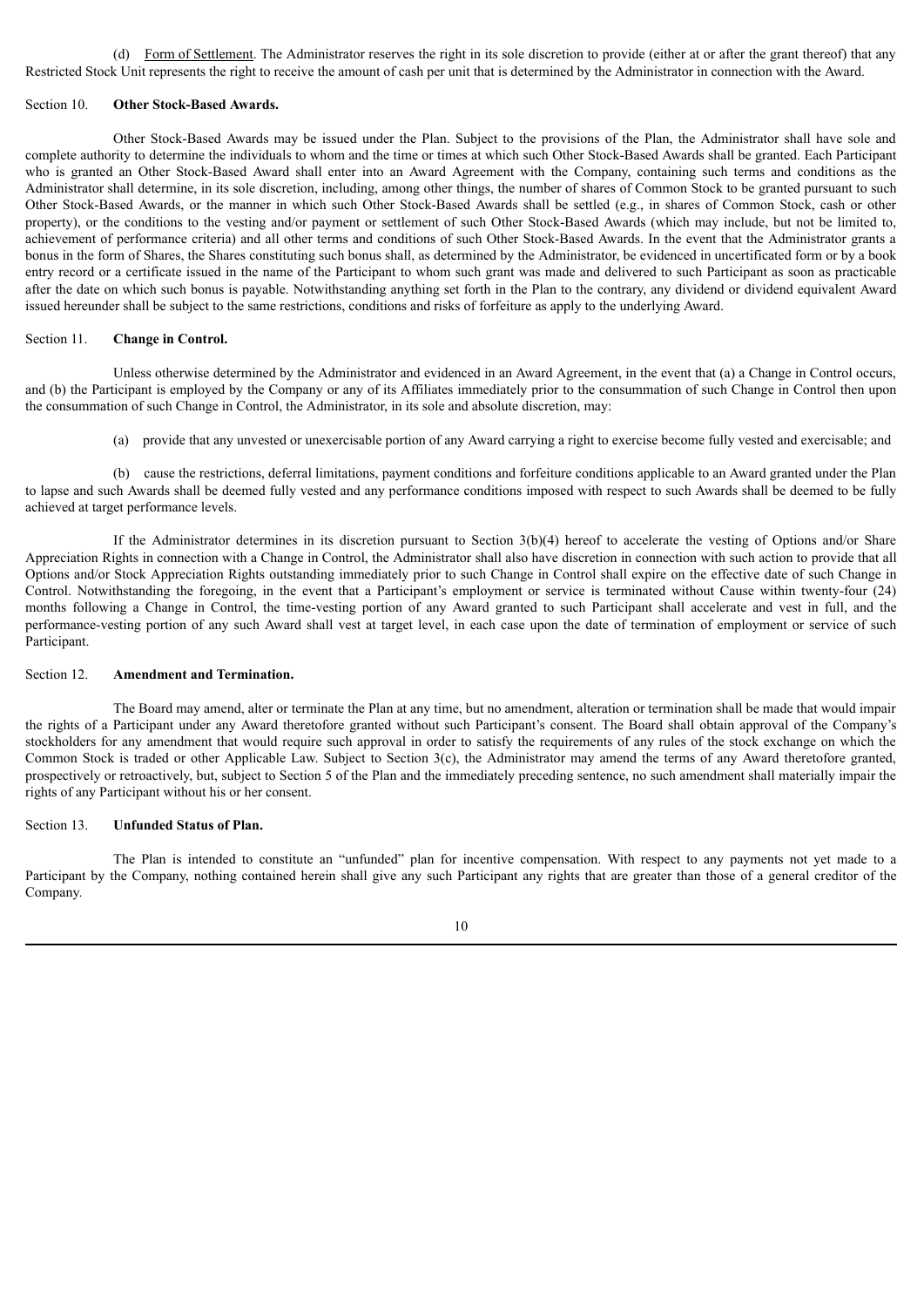#### Section 14. **Withholding Taxes.**

Each Participant shall, no later than the date as of which the value of an Award first becomes includible in the gross income of such Participant for purposes of applicable taxes, pay to the Company, or make arrangements satisfactory to the Administrator regarding payment of an amount up to the maximum statutory tax rates in the Participant's applicable jurisdiction with respect to the Award, as determined by the Company. The obligations of the Company under the Plan shall be conditional on the making of such payments or arrangements, and the Company shall, to the extent permitted by Applicable Laws, have the right to deduct any such taxes from any payment of any kind otherwise due to such Participant. Whenever cash is to be paid pursuant to an Award, the Company shall have the right to deduct therefrom an amount sufficient to satisfy any applicable withholding tax requirements related thereto. Whenever Shares or property other than cash are to be delivered pursuant to an Award, the Company shall have the right to require the Participant to remit to the Company in cash an amount sufficient to satisfy any related taxes to be withheld and applied to the tax obligations; provided, that, with the approval of the Administrator, a Participant may satisfy the foregoing requirement by either (i) electing to have the Company withhold from delivery of Shares or other property, as applicable, or (ii) delivering already owned unrestricted shares of Common Stock, in each case, having a value not exceeding the applicable taxes to be withheld and applied to the tax obligations. Such already owned and unrestricted shares of Common Stock shall be valued at their Fair Market Value on the date on which the amount of tax to be withheld is determined and any fractional share amounts resulting therefrom shall be settled in cash. Such an election may be made with respect to all or any portion of the Shares to be delivered pursuant to an award. The Company may also use any other method of obtaining the necessary payment or proceeds, as permitted by Applicable Laws, to satisfy its withholding obligation with respect to any Award.

#### Section 15. **Transfer of Awards.**

Until such time as the Awards are fully vested and/or exercisable in accordance with the Plan or an Award Agreement, no purported sale, assignment, mortgage, hypothecation, transfer, charge, pledge, encumbrance, gift, transfer in trust (voting or other) or other disposition of, or creation of a security interest in or lien on, any Award or any agreement or commitment to do any of the foregoing (each, a "Transfer") by any holder thereof in violation of the provisions of the Plan or an Award Agreement will be valid, except with the prior written consent of the Administrator, which consent may be granted or withheld in the sole discretion of the Administrator. Any purported Transfer of an Award or any economic benefit or interest therein in violation of the Plan or an Award Agreement shall be null and void *ab initio* and shall not create any obligation or liability of the Company, and any Person purportedly acquiring any Award or any economic benefit or interest therein transferred in violation of the Plan or an Award Agreement shall not be entitled to be recognized as a holder of such Shares or other property underlying such Award. Unless otherwise determined by the Administrator in accordance with the provisions of the immediately preceding sentence, an Option or a Stock Appreciation Right may be exercised, during the lifetime of the Participant, only by the Participant or, during any period during which the Participant is under a legal Disability, by the Participant's guardian or legal representative.

#### Section 16. **Continued Employment or Service.**

Neither the adoption of the Plan nor the grant of an Award shall confer upon any Eligible Recipient any right to continued employment or service with the Company or any Affiliate thereof, as the case may be, nor shall it interfere in any way with the right of the Company or any Affiliate thereof to terminate the employment or service of any of its Eligible Recipients at any time.

#### Section 17. **Effective Date.**

The Plan was approved by the Board on April 15, 2022 and shall be adopted and become effective on the date that it is approved by the Company's stockholders (the "Effective Date").

#### Section 18. **Electronic Signature.**

Participant's electronic signature of an Award Agreement shall have the same validity and effect as a signature affixed by hand.

#### Section 19. **Term of Plan.**

No Award shall be granted pursuant to the Plan on or after the tenth anniversary of the Effective Date, but Awards theretofore granted may extend beyond that date.

#### Section 20. **Securities Matters and Regulations.**

(a) Notwithstanding anything herein to the contrary, the obligation of the Company to sell or deliver Shares with respect to any Award granted under the Plan shall be subject to all Applicable Laws, rules and regulations, including all applicable federal and state securities laws, and the obtaining of all such approvals by governmental agencies as may be deemed necessary or appropriate by the Administrator. The Administrator may require, as a condition of the issuance and delivery of certificates evidencing shares of Common Stock pursuant to the terms hereof, that the recipient of such shares make such agreements and representations, and that such certificates bear such legends, as the Administrator, in its sole discretion, deems necessary or advisable.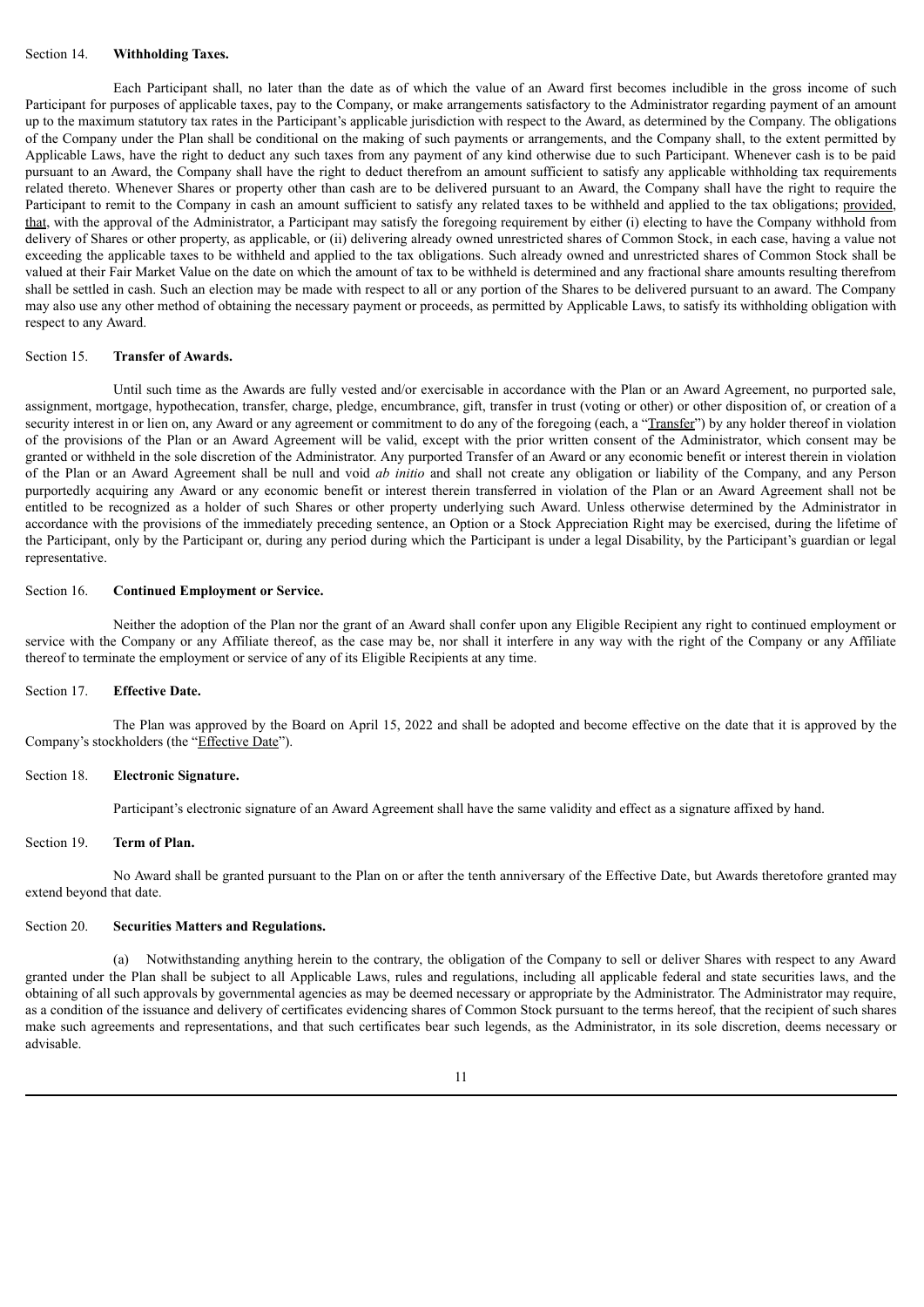(b) Each Award is subject to the requirement that, if at any time the Administrator determines that the listing, registration or qualification of Shares is required by any securities exchange or under any state or federal law, or the consent or approval of any governmental regulatory body is necessary or desirable as a condition of, or in connection with, the grant of an Award or the issuance of Shares, no such Award shall be granted or payment made or Shares issued, in whole or in part, unless listing, registration, qualification, consent or approval has been effected or obtained free of any conditions not acceptable to the Administrator.

(c) In the event that the disposition of Shares acquired pursuant to the Plan is not covered by a then current registration statement under the Securities Act and is not otherwise exempt from such registration, such Shares shall be restricted against transfer to the extent required by the Securities Act or regulations thereunder, and the Administrator may require a Participant receiving Common Stock pursuant to the Plan, as a condition precedent to receipt of such Common Stock, to represent to the Company in writing that the Common Stock acquired by such Participant is acquired for investment only and not with a view to distribution.

#### Section 21. **Section 409A of the Code.**

The Plan as well as payments and benefits under the Plan are intended to be exempt from, or to the extent subject thereto, to comply with Section 409A of the Code, and, accordingly, to the maximum extent permitted, the Plan shall be interpreted in accordance therewith. Notwithstanding anything contained herein to the contrary, to the extent required in order to avoid accelerated taxation and/or tax penalties under Section 409A of the Code, the Participant shall not be considered to have terminated employment or service with the Company for purposes of the Plan and no payment shall be due to the Participant under the Plan or any Award until the Participant would be considered to have incurred a "separation from service" from the Company and its Affiliates within the meaning of Section 409A of the Code. Any payments described in the Plan that are due within the "short term deferral period" as defined in Section 409A of the Code shall not be treated as deferred compensation unless Applicable Law requires otherwise. Notwithstanding anything to the contrary in the Plan, to the extent that any Awards (or any other amounts payable under any plan, program or arrangement of the Company or any of its Affiliates) are payable upon a separation from service and such payment would result in the imposition of any individual tax and penalty interest charges imposed under Section 409A of the Code, the settlement and payment of such awards (or other amounts) shall instead be made on the first business day after the date that is six (6) months following such separation from service (or death, if earlier). Each amount to be paid or benefit to be provided under this Plan shall be construed as a separate identified payment for purposes of Section 409A of the Code. The Company makes no representation that any or all of the payments or benefits described in this Plan will be exempt from or comply with Section 409A of the Code and makes no undertaking to preclude Section 409A of the Code from applying to any such payment. The Participant shall be solely responsible for the payment of any taxes and penalties incurred under Section 409A.

#### Section 22. **Notification of Election Under Section 83(b) of the Code.**

If any Participant shall, in connection with the acquisition of shares of Common Stock under the Plan, make the election permitted under Section 83(b) of the Code, such Participant shall notify the Company of such election within ten (10) days after filing notice of the election with the Internal Revenue Service.

#### Section 23. **No Fractional Shares.**

No fractional shares of Common Stock shall be issued or delivered pursuant to the Plan. The Administrator shall determine whether cash, other Awards, or other property shall be issued or paid in lieu of such fractional shares or whether such fractional shares or any rights thereto shall be forfeited or otherwise eliminated.

# Section 24. **Beneficiary.**

A Participant may file with the Administrator a written designation of a beneficiary on such form as may be prescribed by the Administrator and may, from time to time, amend or revoke such designation. If no designated beneficiary survives the Participant, the executor or administrator of the Participant's estate shall be deemed to be the Participant's beneficiary.

## Section 25. **Paperless Administration.**

In the event that the Company establishes, for itself or using the services of a third party, an automated system for the documentation, granting or exercise of Awards, such as a system using an internet website or interactive voice response, then the paperless documentation, granting or exercise of Awards by a Participant may be permitted through the use of such an automated system.